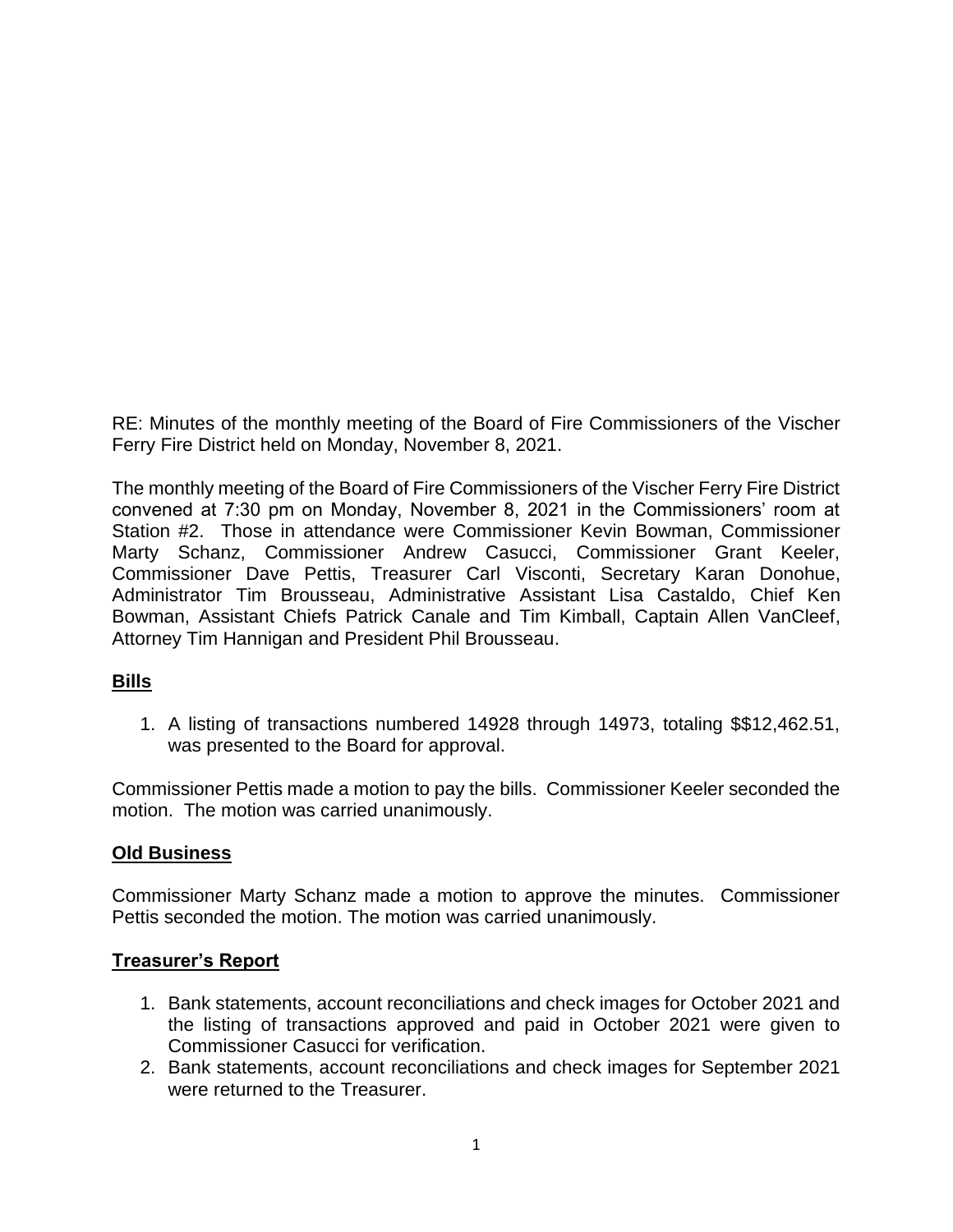Commissioner Casucci made a motion to accept the Treasurer's report. Commissioner Pettis seconded the motion. The motion was carried unanimously.

# **Chief's Report**

- 1. Commissioner Schanz made a motion to approve Zachary Halkowicz to membership in the Vischer Ferry Fire Company. Commissioner Pettis seconded the motion. The motion was carried unanimously.
- 2. Ed Vargas resigned from the Company and all District property has been returned.
- 3. Commissioner Pettis made a motion to approve the following:
	- a. Attend "ABCs of Company Operations" on November 16<sup>th</sup> at Clifton Park:
		- 1. Captain Andy Stadel
		- 2. Lt. Brittany Keleman
		- 3. Lt Dominque Scaringe
		- 4. Lt Trevor Bobrow
		- 5. FF Peter Kudrewicz
	- 6.. FF Ron Bruzdzinski, Jr.
	- b. the use of the Colonie training towner on November  $17<sup>th</sup>$ , with West Crescent attending with us.

Commissioner Casucci seconded the motion. The motion was carried unanimously.

- 4. Commissioner Schanz made a motion to approve the following apparatus:
	- a. ETA-621 and ETA-625 to attend the Colonie training tower for a propane simulator drill on November 17<sup>th</sup>.
	- b. ETA-621 to participate in the Schenectady Christmas parade on November 20<sup>th</sup>.
	- c. Apparatus for Santa detail throughout the District on December 11<sup>th</sup>.
	- d.  $ETA-625$  to attend a mutual aid drill on November 10<sup>th</sup> at Jonesville.

Commissioner Keeler seconded the motion. The motion was carried unanimously.

### **Administrator**

- 1. EM Tech will be fixing the heating and air conditioning so that they are not on at the same time.
- 2. Received a notice of expanded legal obligations under NYS prevailing wage laws. Commissioner Pettis made a motion to purchase the Labor Law posting updates for \$203.85, to begin in February 2022. Commissioner Schanz seconded the motion. The motion was carried unanimously.
- 3. We have a new fax number (518-280-2484). It is now up and running on the printer.
- 4. The physicals are booked for January 8, 2022.
- 5. The new phone system is now in service.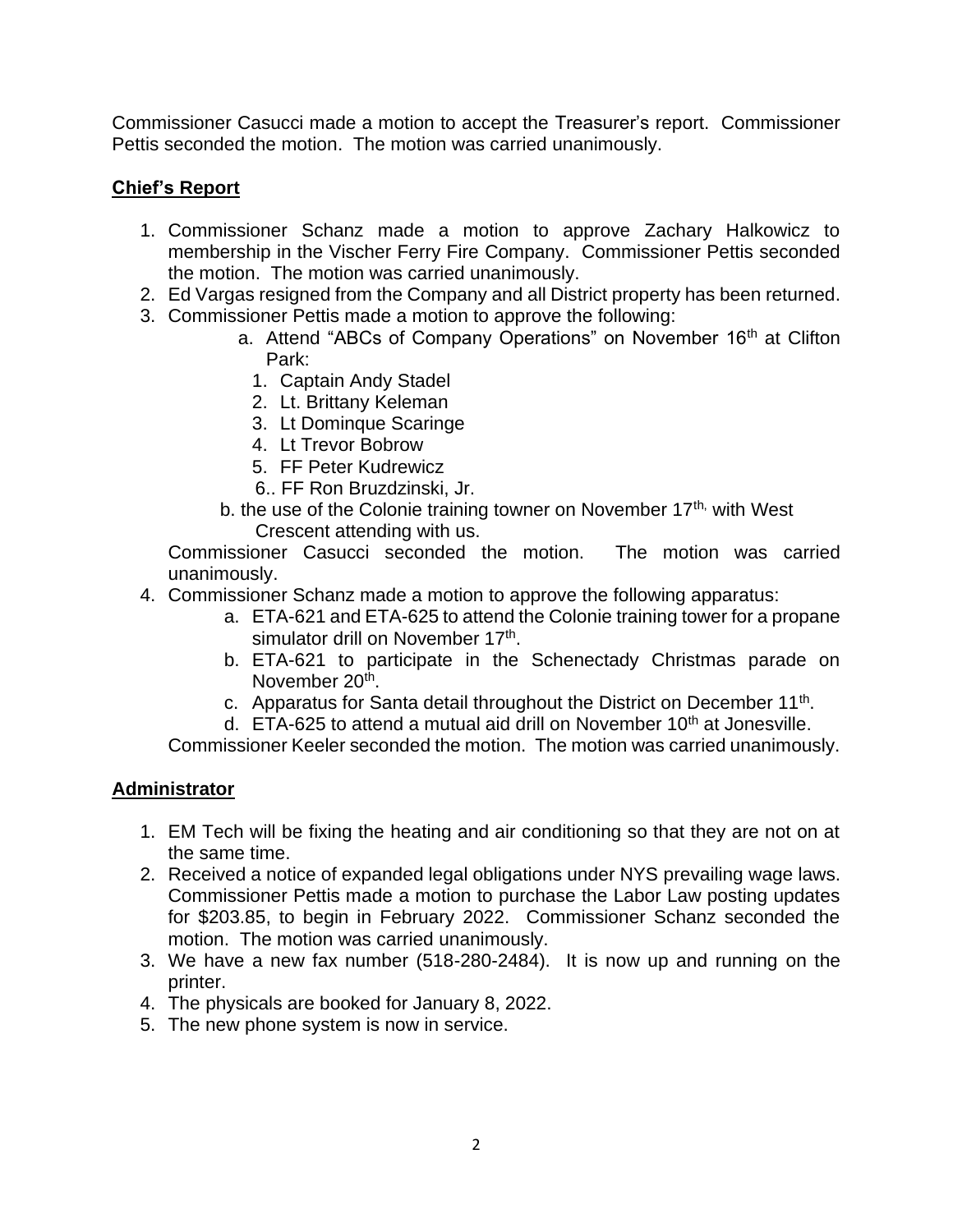### **Administrative Assistant**

1. As attached

Attorney Tim Hannigan discussed the following:

1. A resolution is needed to declare R-631 surplus. Commissioner Schanz moved and Commissioner Pettis seconded a resolution to declare R-631 surplus. The Secretary called the roll:

| Commissioner Bowman         | Yes |
|-----------------------------|-----|
| Commissioner Schanz         | Yes |
| <b>Commissioner Casucci</b> | Yes |
| Commissioner Keeler         | Yes |
| <b>Commissioner Pettis</b>  | Yes |
|                             |     |

The resolution was adopted

- 2. Bond proceeds for the Station #3 project: The funds should be wire transferred to the new Capital Projects Fund account with TD Bank within the next week. A total of \$4,250,000 was borrowed. All documents for this were signed by the Treasurer and Secretary.
- 3. Attorney Hannigan recommended yearly blood tests. Our Medical Director will be contacted.
- 4. We should have a comment for a medical leave option that a firefighter should contact the Chief or Board if they have a medical problem.
- 5. Light duty was discussed. The option of light duty shall include:
	- a. Driver/pump operator
	- b. Assist with water supply
	- c. Exterior operations, no SCBA
	- d. Accountability
	- e. Safety Officer
	- f. Any other fireground or administrative duty that may be ordered by the Chief which does not require the performance of firefighting with use of SCBA. This will be added to our current policy.
- 6. Cancer benefits
	- a. A firefighter must have been a member from January 1, 2019 and 5 years since leaving the Company to be considered for coverage.
	- b. All members on the current roster are considered.
	- c. Self-insurance is ok for our district. There should be at least \$150,000 in the account and a contribution of up to \$33,000 per year is allowed.
	- d. Lung cancer is not covered. This is covered under VFBL.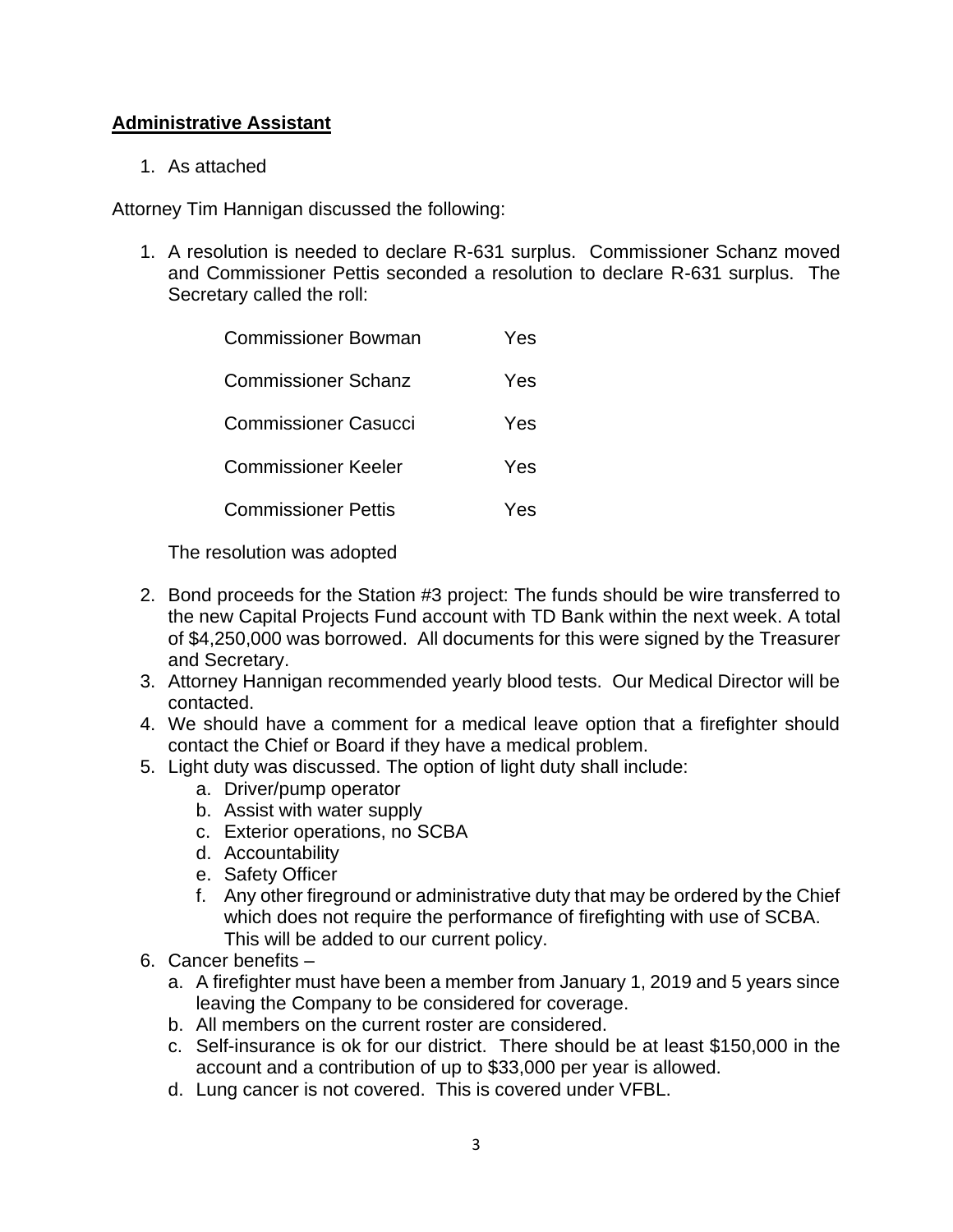- e. If an insurance company is involved, the cost would be approximately \$137 per member per year.
- 7. Stove the committee will send all correspondence to attorney Hannigan. He will contact the stove company.

### **New Business**

- 1. The Governor has signed new legislation for election compensation. Commissioner Schanz made a motion to change the compensation for election board members to \$70 each for the chairman, inspector and ballot clerk for any election effective December 14, 2021 forward. Commissioner Pettis seconded the motion. The motion was carried unanimously.
- 2. Received the minutes of the October 6, 2021 meeting of the Vischer Ferry Fire Company.
- 3. Received a nominating petition for Commissioner for a 5-year term beginning January 1, 2022 from Andrew Casucci.
- 4. Received the letter of credit from TD Bank.
- 5. Received the following from UBS:
	- a. Client statement for October 2021
	- b. Confirmation updates
	- c. Transactions
	- d. Trade confirmations

#### **Miscellaneous**

- 1. Testing for asbestos was done at Station #3. The results are not in yet.
- 2. The compressor at Station #2 was improperly installed. This was remedied and the compressor at Station #1 should be checked.
- 3. We need to have a list for the electrician.
- 4. The ice/water rescue trailer should be here by early December.
- 5. R-631 will be stripped on Wednesday.
- 6. Receipts will be required for meal expenses paid for with district credit cards for the ER-631 inspection trip to Ohio this weekend. We need to obtain an invoice from Fire & Marine.
- 7. Commissioner Schanz moved and Commissioner Pettis seconded a resolution to withdraw up to \$75,000 from the Apparatus and Equipment Capital Reserve Fund for upfitting ER-631 compartments at Fire and Marine. This is subject to a permissive referendum. The Secretary called the roll:

| <b>Commissioner Bowman</b>  | ves |
|-----------------------------|-----|
| <b>Commissioner Schanz</b>  | yes |
| <b>Commissioner Casucci</b> | yes |
| <b>Commissioner Keeler</b>  | /es |